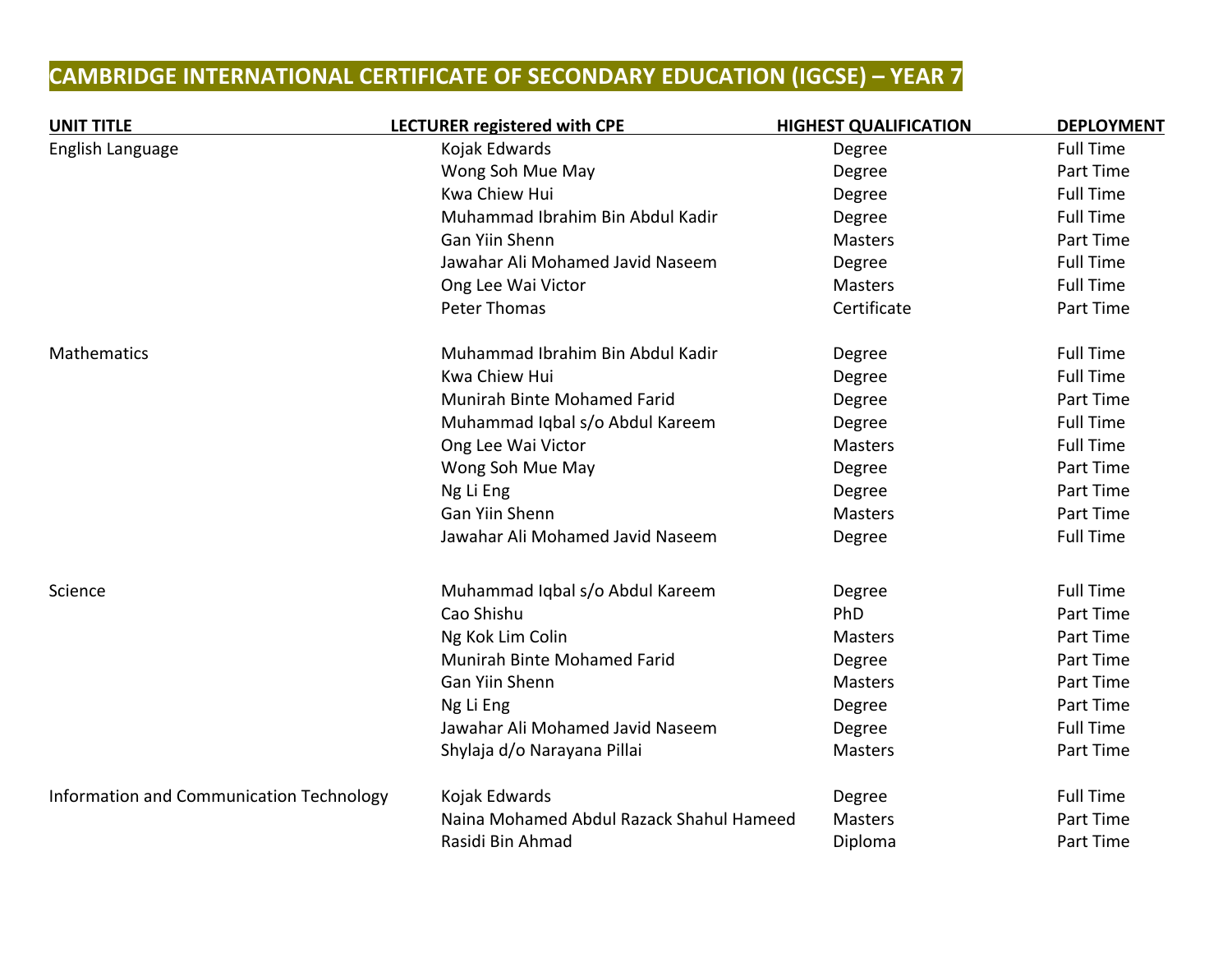| Geography                  | Kojak Edwards<br>Ong Lee Wai Victor                                  | Degree<br><b>Masters</b> | <b>Full Time</b><br>Full-time |
|----------------------------|----------------------------------------------------------------------|--------------------------|-------------------------------|
| Entrepreneurship           | Muhammad Ibrahim Bin Abdul Kadir<br>Jawahar Ali Mohamed Javid Naseem | Degree<br>Degree         | Full Time<br><b>Full Time</b> |
|                            | Singhru Ajit Kaur                                                    | <b>Masters</b>           | Part Time                     |
|                            | Ong Tau Shien Colin                                                  | Degree                   | Part Time                     |
|                            | Chia Swee Koon Alex                                                  | Degree                   | <b>Full Time</b>              |
| <b>Global Perspectives</b> | Kojak Edwards                                                        | Degree                   | <b>Full Time</b>              |

## **CAMBRIDGE INTERNATIONAL CERTIFICATE OF SECONDARY EDUCATION (IGCSE) – YEAR 8**

| <b>UNIT TITLE</b>  | LECTURER registered with CPE     | <b>HIGHEST QUALIFICATION</b> | <b>DEPLOYMENT</b> |
|--------------------|----------------------------------|------------------------------|-------------------|
| English Language   | Kojak Edwards                    | Degree                       | <b>Full Time</b>  |
|                    | Wong Soh Mue May                 | Degree                       | Part Time         |
|                    | Kwa Chiew Hui                    | Degree                       | <b>Full Time</b>  |
|                    | Muhammad Ibrahim Bin Abdul Kadir | Degree                       | <b>Full Time</b>  |
|                    | Gan Yiin Shenn                   | Masters                      | Part Time         |
|                    | Jawahar Ali Mohamed Javid Naseem | Degree                       | <b>Full Time</b>  |
|                    | Ong Lee Wai Victor               | <b>Masters</b>               | <b>Full Time</b>  |
|                    | Peter Thomas                     | Certificate                  | Part Time         |
| <b>Mathematics</b> | Muhammad Ibrahim Bin Abdul Kadir | Degree                       | <b>Full Time</b>  |
|                    | Kwa Chiew Hui                    | Degree                       | <b>Full Time</b>  |
|                    | Munirah Binte Mohamed Farid      | Degree                       | Part Time         |
|                    | Muhammad Iqbal s/o Abdul Kareem  | Degree                       | <b>Full Time</b>  |
|                    | Ong Lee Wai Victor               | <b>Masters</b>               | <b>Full Time</b>  |
|                    | Wong Soh Mue May                 | Degree                       | Part Time         |
|                    | Ng Li Eng                        | Degree                       | Part Time         |
|                    | <b>Gan Yiin Shenn</b>            | <b>Masters</b>               | Part Time         |
|                    | Jawahar Ali Mohamed Javid Naseem | Degree                       | <b>Full Time</b>  |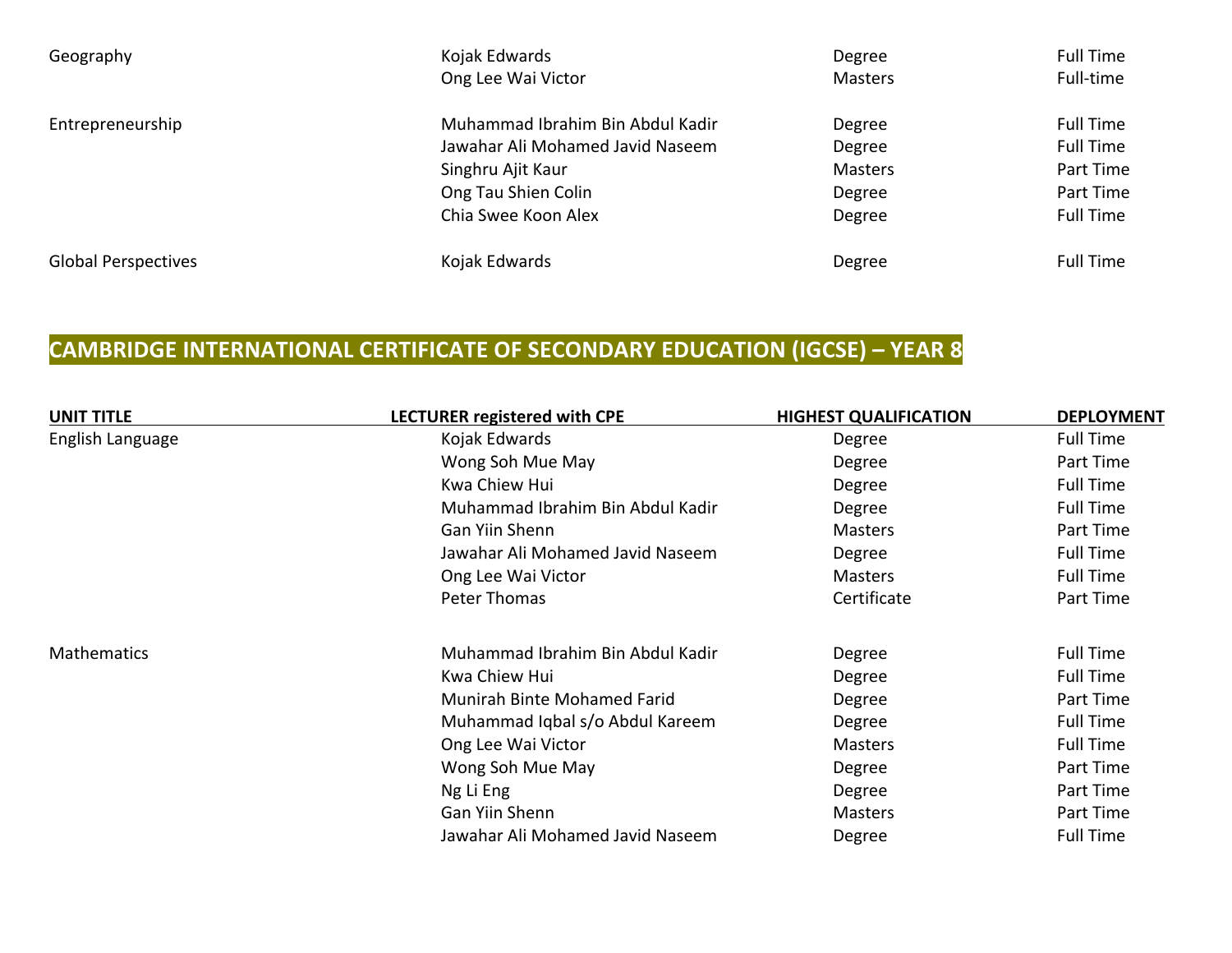| Science                                  | Muhammad Iqbal s/o Abdul Kareem          | Degree         | <b>Full Time</b> |
|------------------------------------------|------------------------------------------|----------------|------------------|
|                                          | Cao Shishu                               | <b>PhD</b>     | Part Time        |
|                                          | Ng Kok Lim Colin                         | <b>Masters</b> | Part Time        |
|                                          | Munirah Binte Mohamed Farid              | Degree         | Part Time        |
|                                          | Gan Yiin Shenn                           | <b>Masters</b> | Part Time        |
|                                          | Ng Li Eng                                | Degree         | Part Time        |
|                                          | Jawahar Ali Mohamed Javid Naseem         | Degree         | <b>Full Time</b> |
|                                          | Shylaja d/o Narayana Pillai              | <b>Masters</b> | Part Time        |
| Information and Communication Technology | Kojak Edwards                            | Degree         | <b>Full Time</b> |
|                                          | Naina Mohamed Abdul Razack Shahul Hameed | <b>Masters</b> | Part Time        |
|                                          | Rasidi Bin Ahmad                         | Diploma        | Part Time        |
| Geography                                | Ong Lee Wai Victor                       | <b>Masters</b> | <b>Full Time</b> |
|                                          | Kojak Edwards                            | Degree         | <b>Full Time</b> |
| Entrepreneurship                         | Muhammad Ibrahim Bin Abdul Kadir         | Degree         | <b>Full Time</b> |
|                                          | Jawahar Ali Mohamed Javid Naseem         | Degree         | <b>Full Time</b> |
|                                          | Singhru Ajit Kaur                        | <b>Masters</b> | Part Time        |
|                                          | Ong Tau Shien Colin                      | Degree         | Part Time        |
|                                          | Chia Swee Koon Alex                      | Degree         | <b>Full Time</b> |
| <b>Global Perspectives</b>               | Kojak Edwards                            | Degree         | <b>Full Time</b> |

## **CAMBRIDGE INTERNATIONAL CERTIFICATE OF SECONDARY EDUCATION (IGCSE) - YEAR 9**

| UNIT TITLE               | LECTURER registered with CPE     | <b>HIGHEST QUALIFICATION</b> | <b>DEPLOYMENT</b> |
|--------------------------|----------------------------------|------------------------------|-------------------|
| English - First Language | Kojak Edwards                    | Degree                       | <b>Full Time</b>  |
|                          | Wong Soh Mue May                 | Degree                       | Part Time         |
|                          | Kwa Chiew Hui                    | Degree                       | <b>Full Time</b>  |
|                          | Muhammad Ibrahim Bin Abdul Kadir | Degree                       | <b>Full Time</b>  |
|                          | Gan Yiin Shenn                   | <b>Masters</b>               | Part Time         |
|                          | Ong Lee Wai Victor               | <b>Masters</b>               | <b>Full Time</b>  |
|                          | Peter Thomas                     | Certificate                  | Part Time         |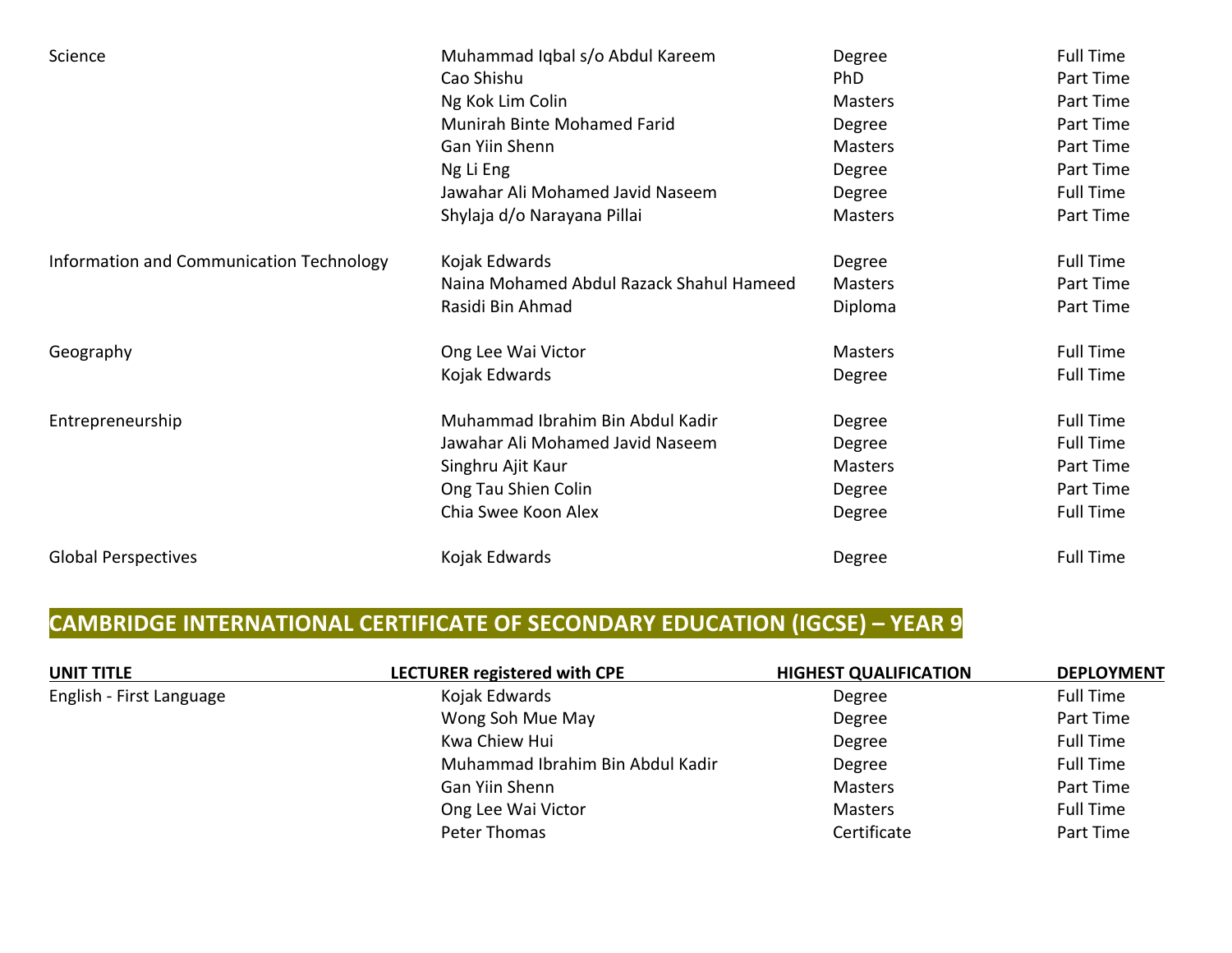| <b>Mathematics</b>                       | Muhammad Ibrahim Bin Abdul Kadir         | Degree         | <b>Full Time</b> |
|------------------------------------------|------------------------------------------|----------------|------------------|
|                                          | Kwa Chiew Hui                            | Degree         | <b>Full Time</b> |
|                                          | Munirah Binte Mohamed Farid              | Degree         | Part Time        |
|                                          | Muhammad Iqbal s/o Abdul Kareem          | Degree         | <b>Full Time</b> |
|                                          | Ong Lee Wai Victor                       | <b>Masters</b> | <b>Full Time</b> |
|                                          | Jawahar Ali Mohamed Javid Naseem         | Degree         | <b>Full Time</b> |
|                                          | Wong Soh Mue May                         | Degree         | Part Time        |
|                                          | <b>Gan Yiin Shenn</b>                    | <b>Masters</b> | Part Time        |
|                                          | Ng Li Eng                                | Degree         | Part Time        |
| <b>Mathematics - Additional</b>          | Wong Soh Mue May                         | Degree         | Part Time        |
|                                          | Munirah Binte Mohamed Farid              | Degree         | Part Time        |
|                                          | Muhammad Iqbal s/o Abdul Kareem          | Degree         | <b>Full Time</b> |
|                                          | Ng Li Eng                                | Degree         | Part Time        |
| Chemistry                                | Cao Shishu                               | PhD            | Part Time        |
|                                          | Ng Kok Lim Colin                         | <b>Masters</b> | Part Time        |
|                                          | Munirah Binte Mohamed Farid              | Degree         | Part Time        |
|                                          | Jawahar Ali Mohamed Javid Naseem         | Degree         | <b>Full Time</b> |
| <b>Physics</b>                           | Muhammad Iqbal s/o Abdul Kareem          | Degree         | <b>Full Time</b> |
|                                          | Ng Kok Lim Colin                         | <b>Masters</b> | Part Time        |
|                                          | Jawahar Ali Mohamed Javid Naseem         | Degree         | <b>Full Time</b> |
|                                          | Ng Li Eng                                | Degree         | Part Time        |
|                                          | Gan Yiin Shenn                           | Masters        | Part Time        |
|                                          | <b>Cornelieus Chew Kok Mun</b>           | Degree         | Part Time        |
| Information and Communication Technology | Kojak Edwards                            | Degree         | <b>Full Time</b> |
|                                          | Rasidi Bin Ahmad                         | Diploma        | Part Time        |
|                                          | Naina Mohamed Abdul Razack Shahul Hameed | <b>Masters</b> | Part Time        |
| Economics                                | Muhamad Ibrahim Bin Abdul Kadir          | Degree         | <b>Full Time</b> |
|                                          | Singhru Ajit Kaur                        | Masters        | Part Time        |
|                                          | Ong Tau Shien Colin                      | Degree         | Part Time        |
| <b>Biology</b>                           | Jawahar Ali Mohamed Javid Naseem         | Degree         | <b>Full Time</b> |
|                                          | Munirah Binte Mohamed Farid              | Degree         | Part Time        |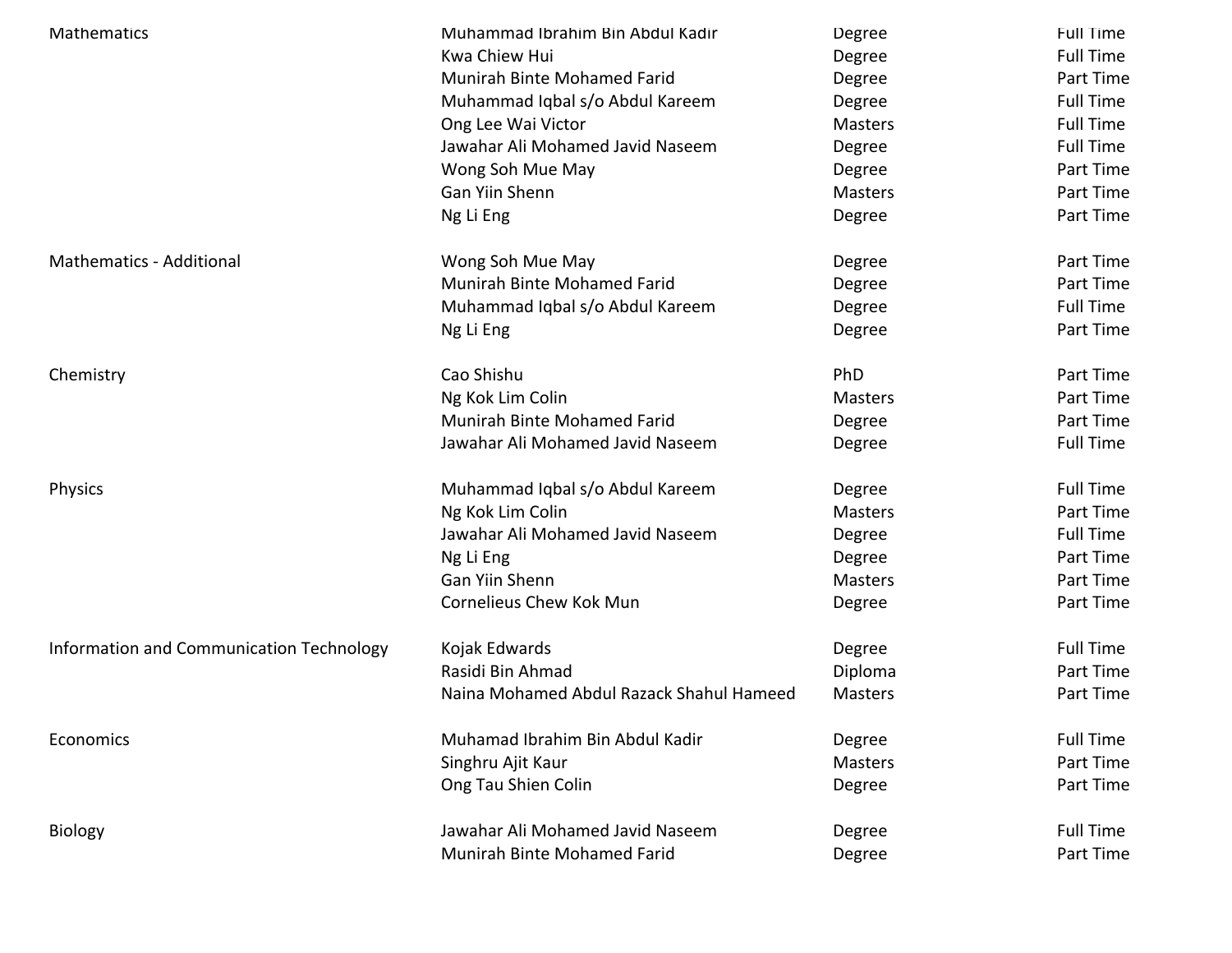| <b>Global Perspectives</b>      | Kojak Edwards                                                                                                                                                                                    | Degree                                                                                 | <b>Full Time</b>                                                                                      |
|---------------------------------|--------------------------------------------------------------------------------------------------------------------------------------------------------------------------------------------------|----------------------------------------------------------------------------------------|-------------------------------------------------------------------------------------------------------|
| Geography                       | Jawahar Ali Mohamed Javid Naseem                                                                                                                                                                 | Degree                                                                                 | <b>Full Time</b>                                                                                      |
| Science - Co-ordinated (Double) | Jawahar Ali Mohamed Javid Naseem<br>Muhammad Iqbal s/o Abdul Kareem<br>Chew Kok Mun Cornelius<br>Cao Shishu<br>Munirah Binte Mohamed Farid<br><b>Gan Yiin Shenn</b><br>Shyla d/o Narayana Pillai | Degree<br>Degree<br>Degree<br><b>PhD</b><br>Degree<br><b>Masters</b><br><b>Masters</b> | <b>Full Time</b><br><b>Full Time</b><br>Part Time<br>Part Time<br>Part Time<br>Part Time<br>Part Time |

## **CAMBRIDGE INTERNATIONAL CERTIFICATE OF SECONDARY EDUCATION (IGCSE) - YEAR 10**

| <b>UNIT TITLE</b>               | <b>LECTURER registered with CPE</b> | <b>HIGHEST QUALIFICATION</b> | <b>DEPLOYMENT</b> |
|---------------------------------|-------------------------------------|------------------------------|-------------------|
| English - First Language        | Kojak Edwards                       | Degree                       | <b>Full Time</b>  |
|                                 | Wong Soh Mue May                    | Degree                       | Part Time         |
|                                 | Kwa Chiew Hui                       | Degree                       | <b>Full Time</b>  |
|                                 | Muhammad Ibrahim Bin Abdul Kadir    | Degree                       | <b>Full Time</b>  |
|                                 | Gan Yiin Shenn                      | Masters                      | Part Time         |
|                                 | Ong Lee Wai Victor                  | <b>Masters</b>               | <b>Full Time</b>  |
|                                 | Peter Thomas                        | Certificate                  | Part Time         |
| <b>Mathematics</b>              | Muhammad Ibrahim Bin Abdul Kadir    | Degree                       | <b>Full Time</b>  |
|                                 | Kwa Chiew Hui                       | Degree                       | <b>Full Time</b>  |
|                                 | Munirah Binte Mohamed Farid         | Degree                       | Part Time         |
|                                 | Muhammad Iqbal s/o Abdul Kareem     | Degree                       | <b>Full Time</b>  |
|                                 | Ong Lee Wai Victor                  | <b>Masters</b>               | <b>Full Time</b>  |
|                                 | Jawahar Ali Mohamed Javid Naseem    | Degree                       | <b>Full Time</b>  |
|                                 | Wong Soh Mue May                    | Degree                       | Part Time         |
|                                 | Gan Yiin Shenn                      | <b>Masters</b>               | Part Time         |
|                                 | Ng Li Eng                           | Degree                       | Part Time         |
| <b>Mathematics - Additional</b> | Wong Soh Mue May                    | Degree                       | Part Time         |
|                                 | Munirah Binte Mohamed Farid         | Degree                       | Part Time         |